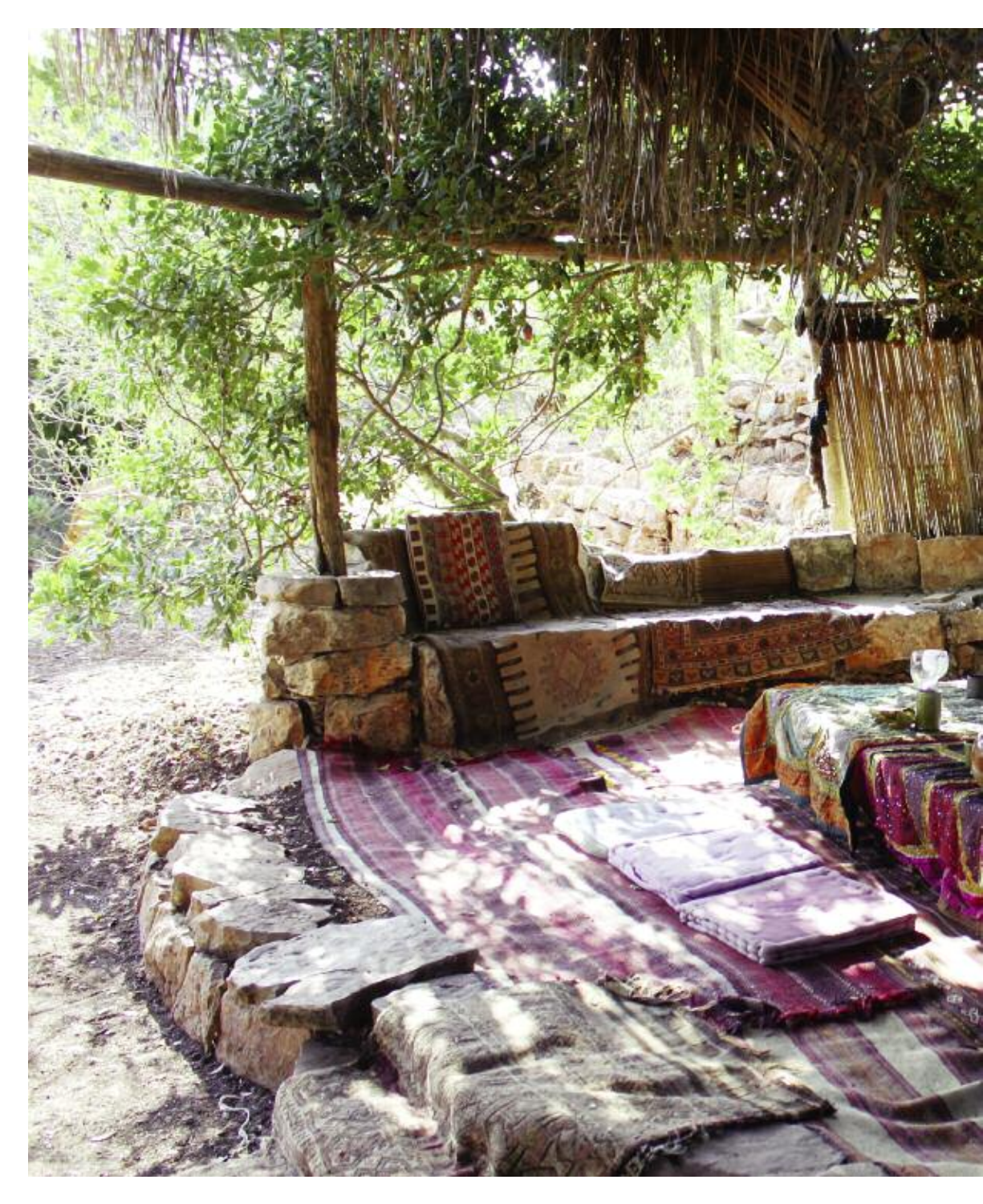

An ancient land is home to modern delights

**BY LISË STERN** All photos by Lisë Stern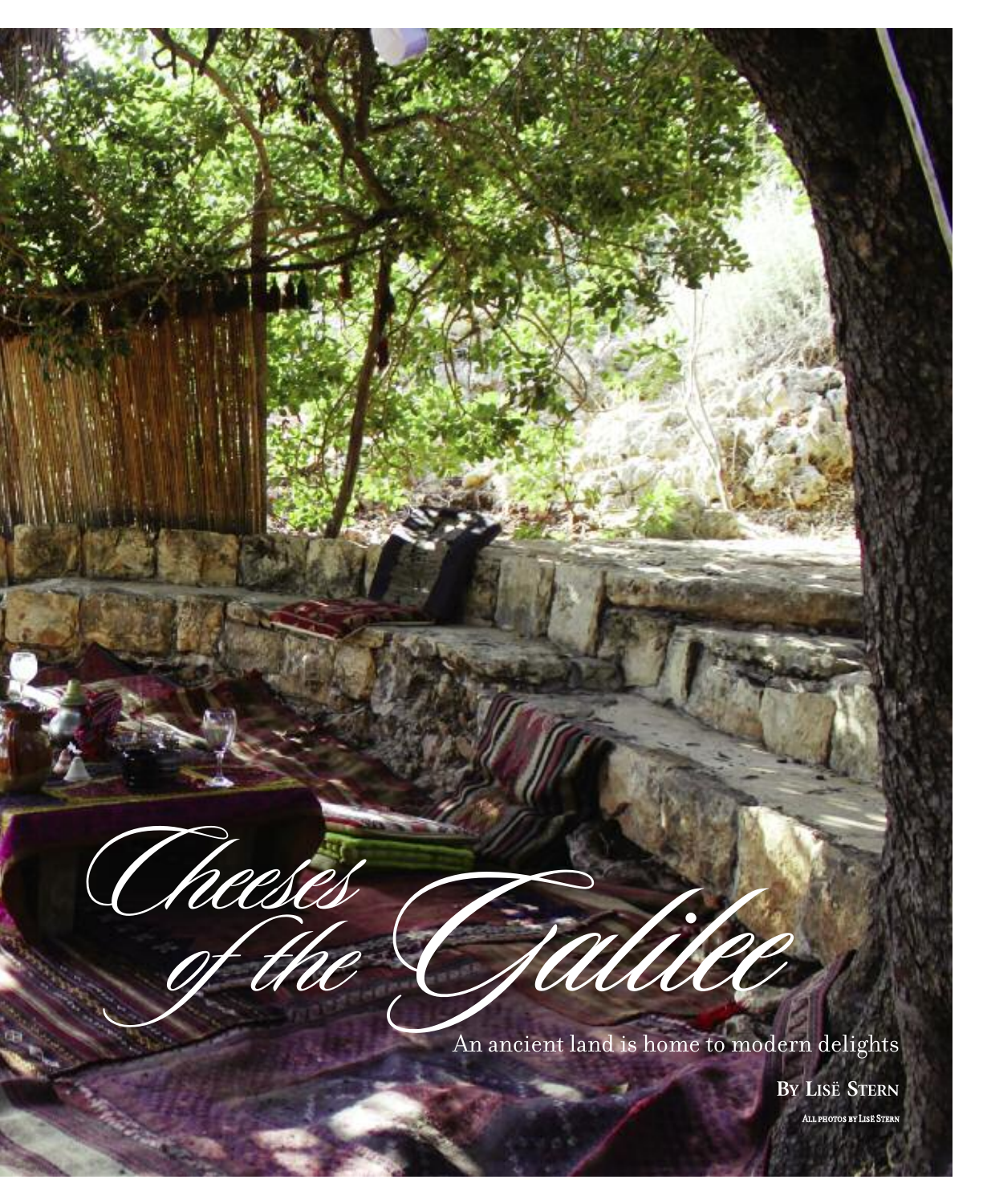



The first time I had Israeli goat cheese was back in 1986 when I was traveling through the Galilee. Some friends recommended I go to "the goat cheese restaurant" — no formal name, just the goat cheese restaurant. It was nighttime and I was supposed to look for a sign that said *ezzim* — Hebrew for goats. Amazingly, since the handmade sign





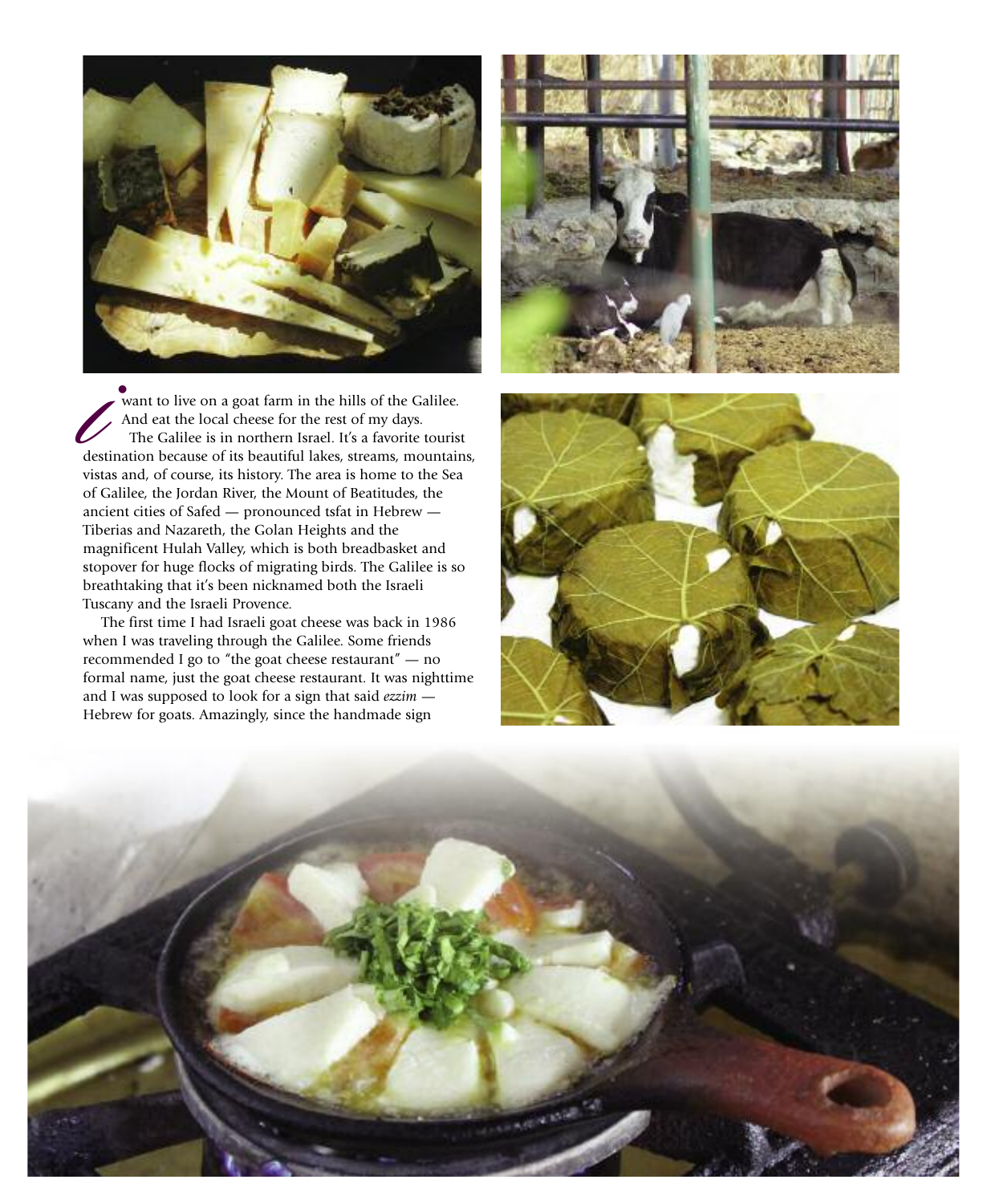consisted of brown paint on a brown background, I found it. The "restaurant" was small — tiny actually — with a cement floor and just a few tables and chairs. A server brought me a gnarled olivewood board laden with about a dozen goat cheeses of different ages and textures. Back then, I had no idea you could make Brie and Cheddar from goat's milk — the meal was an epiphany. It included a small bowl of whole vegetables and a paring knife make your own salad — plus a soft, spreadable yogurt cheese called Labaneh, homemade rolls, and a carafe of wine. I was enchanted.

Fast forward to autumn 2012. The restaurant now has a name, Ein Camonim. The sign is only moderately better — large, discernible letters painted on the side of a tractor. The restaurant has expanded a bit but is still quite rustic. There are tables inside and out and a pair of peacocks struts through the yard at lunchtime. Instead of a bowl of veggies and a knife, my meal includes a smorgasbord of prepared salads: roasted peppers, hummus, multicolored cabbage, carrots with honey. I'm glad to see I

still get a small bowl of Labaneh, but now it's drizzled with homemade olive oil pressed from fruit of the trees that dot the property. The cheeseboard is made up of cheeses made from the milk of the 600 goats that call the farm home. In addition to Camembert, Muenster, Tomme and Kashkaval, it includes lightly aged Chevriel wrapped in grape leave; dry textured Emmentaler with nutty Swiss notes; dry, mild Italian-style that gets a kick from added black pepper; and an extremely strong and very gamey aged Gouda that I can't stop nibbling in between sips of red wine. The meal ends with fresh fruit and a bowl of goat's milk ice cream. Even though I'm full to bursting, I visit the retail shop where all of the nearly 30 varieties of the farm's cheeses are available.

Not far from Ein Camonim, just outside the small picturesque town of Rosh Pina, is Mizpe Hayamim — an unusual combination of hotel, spa and organic farm. To reach the four-story building nestled into the hillside, I drive along a road lined with carob and pomegranate trees that make the place feel magical. Mizpe Hayamim is

a luxury resort, complete with indoor swimming pool, hot tub and elaborate spa, yet the atmosphere is laid back and unpretentious. It's not a place you'd expect to be making incredible cheeses from its own organic goat, sheep, and cow milk, but your expectations would be wrong.

The rooms, which range from standards with cozy balconies to expansive suites with verandas and sweeping views, come with breakfast and dinner — which is when I get to try those cheeses. These meals are essentially vegetarian buffets but some fish is available. Much of the food is grown on site, and I can choose from more than two dozen salads, soups, hot entrées, homemade breads, and desserts. The hotel also has an à la carte restaurant with meat and poultry dishes.

After breakfast, I go on a tour of the property, which started life in 1968 with just 12 rooms. It was bought in 1983 by current owner Sammy Chazan, who turned it into a luxurious destination and added the organic farm.

The milk from the property's cows, goats and sheep is used to make some 30 different dairy products served at breakfast and dinner. The cheeses and other site-made products are available for sale in the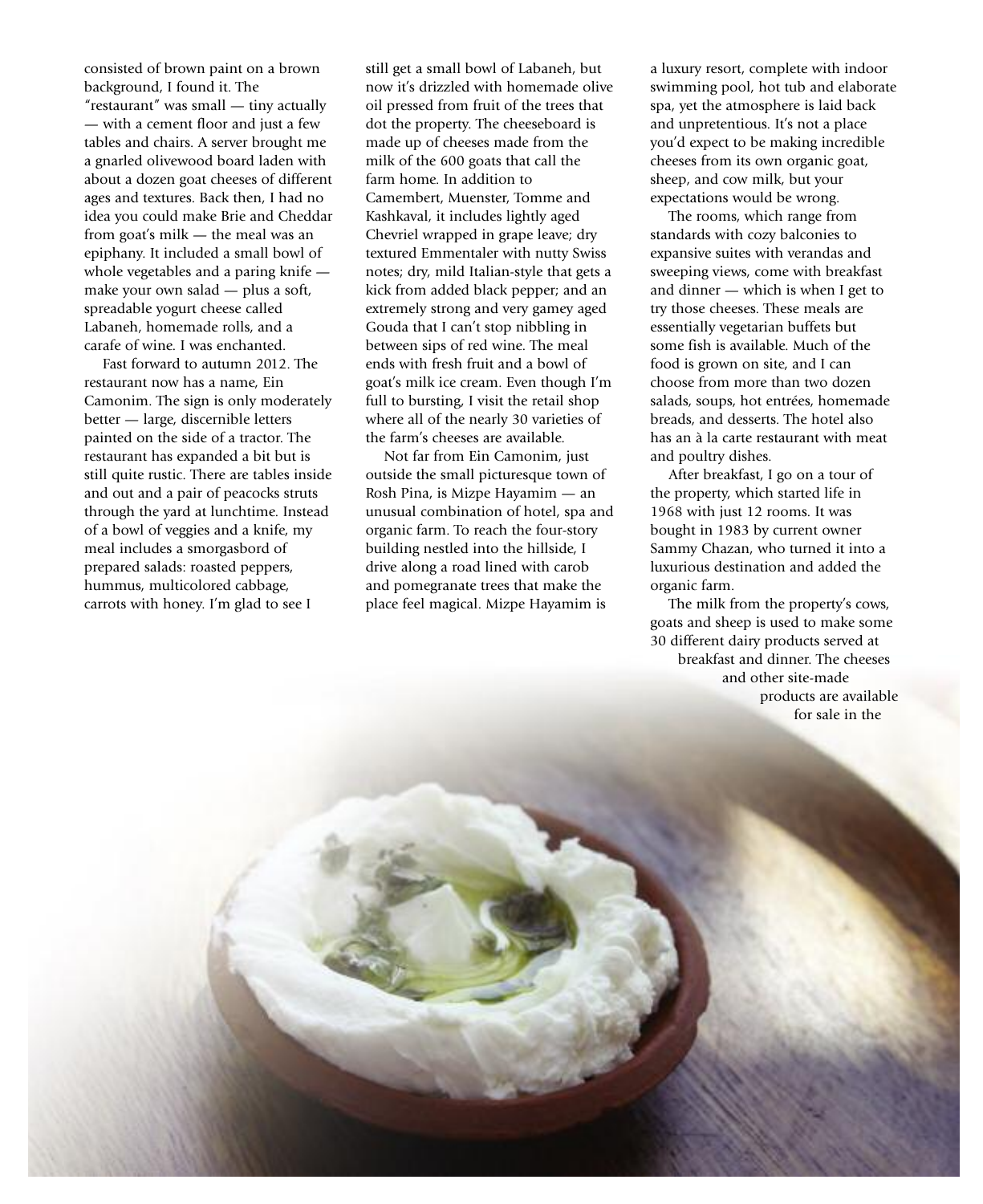retail shop. The Labaneh for sale in the shop is formed into round balls and covered with rich green olive oil. One of the surprises is the cottage cheese — rich, creamy and far more decadent than most cottage cheese found in the US.

Israeli cottage cheese is characterized by small curds suspended in thick whey, making it spreadable and appropriate for everything from salads to sandwiches. It may just be the national comfort food. So popular is cottage cheese in Israel that a price hike in 2011 sparked a national boycott often referred to as the cottage cheese rebellion.

## **into the city**

With its importance to the West's three great monotheistic religions, Jerusalem is the most famous holy city in Israel. But in the northern Galilee sits a second city holy to Jews — the ancient city of Tsfat or, in English, Safed. The birthplace of Kabbalah — Jewish mysticism — Tsfat has become more widely known in recent years because of celebrity interest in the ancient mystical teachings. Set high in the hills, the Old City is characterized by blue doors — Kabbalah says blue is the color of heaven — and pale gold stone buildings seemingly piled one on the other. Two of Israel's oldest



cheesemaking families are located here.

Visitors to Hameiri Dairy get more than a taste of cheese when they take the 45-minute tour  $-$  they get the history of a family that can trace its roots in Israel back more than 170 years. In fact the dairy's six-generations-old facility is a tourist destination. The sign carved into the stone wall outside the dairy declares it the first cheesemaking dairy in Israel, founded by Meir Hameiri, who came here from Persia in 1840. Each successive generation added on to the original structure, carving rooms into the hillside. The dairy even has its own cistern, a room of wall-to-wall water fed by an underground spring and used to cool its pasteurized sheep's milk.

Hameiri has long made two kinds of sheep's milk cheeses. Brinza is a white cheese, brined for a year. It looks similar to a block of Feta. Brinza is almost spreadable while being slightly crumbly and has a wonderful tangy flavor that's mildly salty. I purchased some for friends but ended up eating most of it myself.

Tsfatit, which the family claims to have originated, is Hameiri's other cheese. Although Tsfatit is now made all over Israel, their version is unique. It's a semi-hard fresh sheep's milk cheese; the curds are packed into a straw basket to drain, giving the surface a distinctive basket-weave pattern and resulting in a drier texture than other Tsfatits. The company recently introduced Havarti and Gouda to its lineup.

The other cheesemaking facility in Safed is Kadosh Cheese Tsfat. To get there, I have to follow the winding, narrow pedestrian streets of the synagogue neighborhood of the Old City. About a dozen cheeses are on display on a wide countertop at one end of the room, along with trays holding large blocks of halvah, a sweet, fudge-like candy made from tahini sesame paste. People wander in and out, eager to purchase cheese before dark.

The Kadosh brothers, who own the facility, dispute the Hameiri claim to be the oldest cheesemaker in Tsfat, saying their family has been making cheese from goat and sheep milk for seven generations. They claim their ancestor, Shlomo Kadosh, came to Tsfat from Morocco in 1800 at the age of 12, but they admit there was a brief period when the family stopped making cheeses, so they haven't been making cheese continuously since the early 1800s.

Kadosh makes about ten kinds of cheese, both fresh and aged. There are large wheels of pale yellow Kashkaval; salty, white Bulgarit (Bulgarian in English, although this is a cheese of Israeli creation); a firm, white goat cheese with a Merlot rubbed rind; and Camembert. And salty, firm Tsfatit with the characteristic basket weave — a shelf in the room is lined with draining baskets. Kadosh makes both a soft and a hard Tsfatit cheese

## **leaving the city**

In the middle of the rocky hills near the town of Yodfat, south of Tiberias, sits a farm/restaurant operation called Goats with the Wind. Its Hebrew name is Chalav Im Haruach, a play on the Hebrew for Gone with the Wind. *Chalaf* means gone and *chalav* means milk. Since the pun doesn't translate very well, the English name is Goats with the Wind.